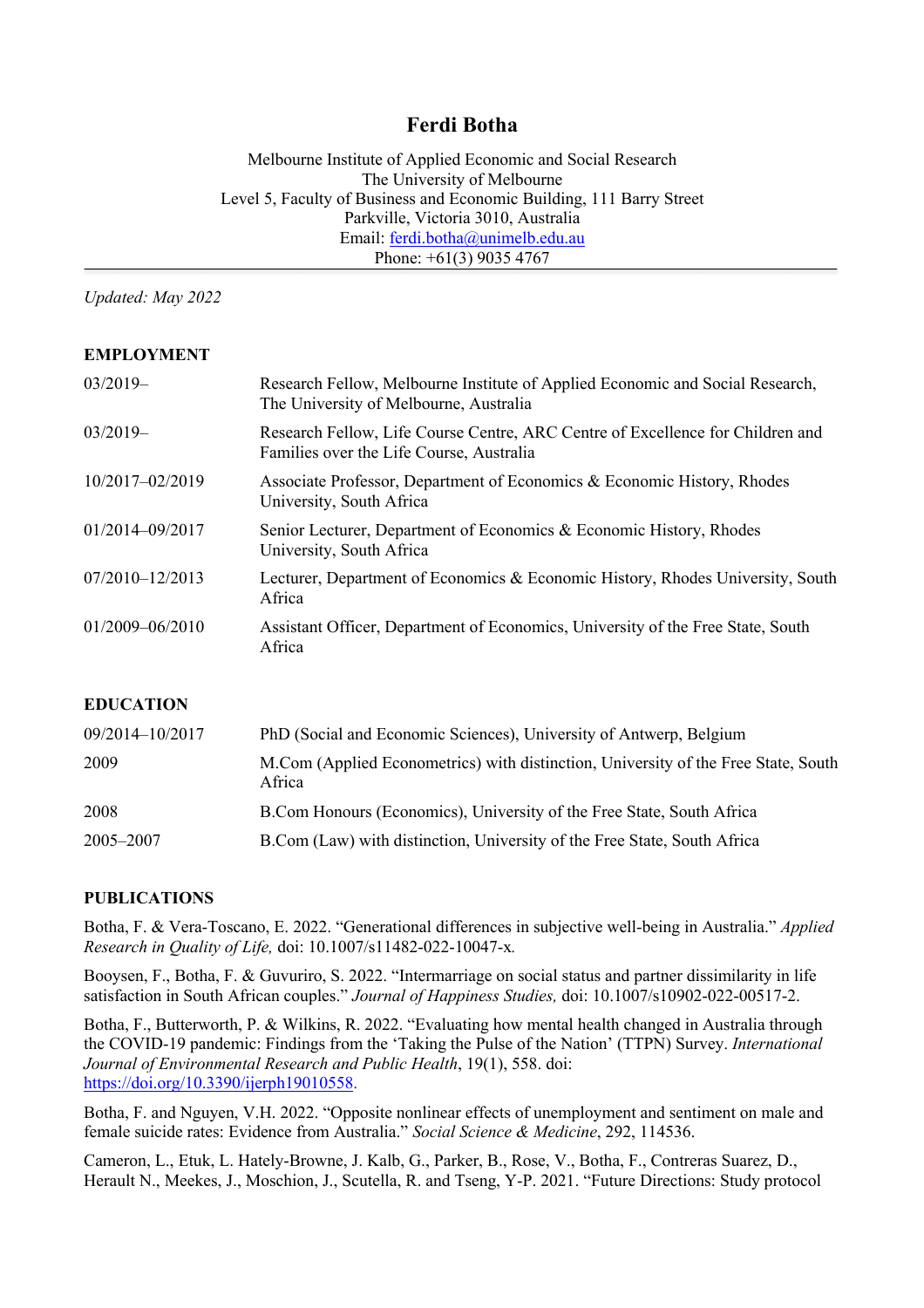for an effectiveness-implementation hybrid evaluation of a state-based social housing strategy and three social housing programs." *Social Science Protocols*, July 2021, 1-12, doi: http://dx.doi.org.10.7565/ssp.v4.5712.

Botha, F. and de New, J.P. 2021. "Proposal of a short form self-reported financial wellbeing scale for inclusion in the 2026 Census." *Australian Population Studies*, 5(1), 34-39.

Booysen, F., Botha, F. and Wouters, E. 2021. "Conceptual causal models of socioeconomic status, family structure, family functioning and their role in public health." *BMC Public Health*, 21, 191.

Botha, F., de New, J.P., de New, S.C., Ribar, D.C. and Salamanca, N. 2021. "Implications of COVID-19 labour market shocks for inequality in financial wellbeing." *Journal of Population Economics*, 34(2), 655- 689.

Botha, F., Fraser, G. and Rhoads, T. 2021. "Skill and earnings amongst golfers on the Southern-African Sunshine Tour." *South African Journal of Economics*, 89(2), 274-281.

Botha, F. and Pitot, A. 2019. "Suicide and the South African business cycle." *Studies in Economics and Econometrics*, 43(2), 1-8.

Botha, F., Booysen, F. and Wouters, E. 2018. "Family functioning and socioeconomic status in South African families: A test of the social causation hypothesis." *Social Indicators Research*, 137(2), 789-811.

Botha, F., Booysen, F. and Wouters, E. 2018. "Satisfaction with family life in South African households: The role of socioeconomic status." *Journal of Happiness Studies*, 19(8), 2339-2372.

Botha, F., Wouters, E. and Booysen, F. 2018. "Happiness, socioeconomic status and family functioning in South African households: A structural equation modelling approach." *Applied Research in Quality of Life*, 13(4), 947-989.

Feddersen, M., Nel, H. and Botha, F. 2017. "Exports, capital formation and economic growth in South Africa." *African Review of Economics and Finance,* 9(1), 213-244.

Brock, K., Fraser, G. and Botha, F. 2016. "Sport consumption patterns in the Eastern Cape: Cricket spectators as sporting univores or omnivores." *Journal of Economic and Financial Sciences,* 9(3), 667-684.

Botha, F., Scott, B. and Snowball, J. 2016. "Art investment in South Africa: Portfolio diversification and art market efficiency." *South African Journal of Economic and Management Sciences*, 19(3), 358-368.

Partly republished with permission under the title "Economically speaking: The truth about art investment," in *South African Business Art*. Rondebosch: South African Art Times, p. 8.

Botha, F. 2015. "The Good African Society Index." *Social Indicators Research*, 126(1), 57-77. - Media: Radio 702.

King, D. and Botha, F. 2015. "Modelling stock return volatility dynamics in selected African markets." *Economic Modelling*, 45, 50-73.

Botha, F. and Keeton, G. 2014. "A note on the (continued) ability of the yield curve to forecast economic downturns in South Africa." *South African Journal of Economics*, 82(3), 468-473.

Botha, F. and Booysen, F. 2014. "Family functioning and life satisfaction and happiness in South African households." *Social Indicators Research*, 119(1), 163-182.

Botha, F. 2014. "Life satisfaction and education in South Africa: Investigating the role of attainment and the likelihood of education as a positional good." *Social Indicators Research*, 118(2), 555-578.

Botha, F. and Booysen, F. 2013. "The relationship between marital status and life satisfaction among South African adults." *Acta Academica*, 45(2), 150-178.

Botha, F. 2013. "Stock returns and the Friday the 13th effect in five African countries." *African Review of Economics and Finance*, 4(2), 247-253.

Media: Radio SA FM.

Ebrahim, A., Botha, F. and Snowball, J. 2013. "Determinants of life satisfaction among race groups in South Africa." *Development Southern Africa*, 30(2), 168-185.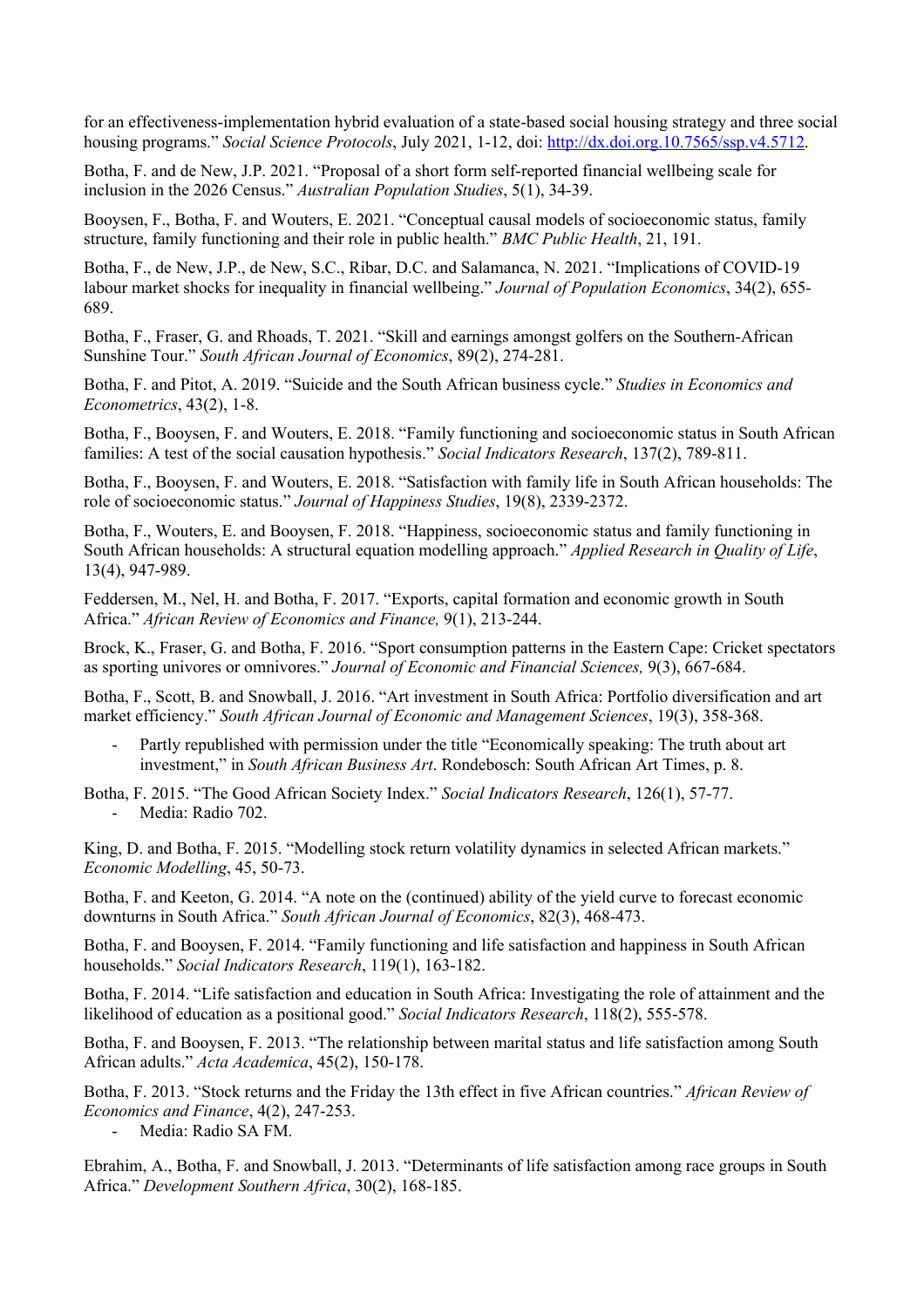Botha, F. and de Beer, C. 2013. "Does national sporting performance affect stock market returns in South Africa?" *Journal of Economic and Financial Sciences*, 6(1), 67-82.

Botha, F. and Booysen, F. 2013. "The gold of one's ring is not far more precious than the gold of one's heart: Reported life satisfaction among married and cohabitating South African adults." *Journal of Happiness Studies*, 14(2), 433-456.

Botha, F. 2012. "The economics of suicide in South Africa." *South African Journal of Economics*, 80(4), 526- 552.

Media: *News Now* magazine (August 2012).

Brock, K., Fraser, G. and Botha, F. 2012. "A production function for cricket: The South African perspective." *Studies in Economics and Econometrics*, 36(2), 37-51.

Ezeoha, A. and Botha, F. 2012. "Firm age, collateral value and access to debt financing in an emerging economy: Evidence from South Africa." *South African Journal of Economic and Management Sciences,*  15(1), 55-71*.*

Simleit, C., Keeton, G. and Botha, F. 2011. "The determinants of household savings in South Africa." *Studies in Economics and Econometrics,* 35(3), 1-19*.*

Botha, F. 2010. "The impact of educational attainment on household poverty in South Africa." *Acta Academica*, 42(4), 122-147.

#### **BOOK CHAPTERS**

Botha, F. and Chadwick, B. 2022. "Incentive effects: Assessing effort and heterogeneity in professional tennis," in R. Butler (ed.), *Advances in Sports Economics*. Newcastle upon Tyne: Agenda Publishing, pp. 109- 123.

Botha, F., Booysen, F. and Wouters, E. 2019. "Family functioning and economic status," in Z. Mokomane, B. Roberts, J. Struwig & S. Gordon (eds.), *Family matters: Family cohesion, values and strengthening to promote wellbeing*. Pretoria: HSRC Press, pp. 45-60.

Botha, F. 2015. "Suffering and Good Society analysis across African countries," in R.A. Anderson (ed.), *World Suffering and the Quality of Life*. Dordrecht: Springer, pp. 217-232.

Botha, F., Snowball, J., de Klerk, V. and Radloff, S. 2015. "Determinants of student satisfaction with campus residence life at a South African university," in F. Maggino (ed.), *A New Research Agenda for Improvements in Quality of Life*. *SpringerBriefs Social Indicators Research Series 57*, doi: 10.1007/978-3-319-15904-1\_2. Dordrecht: Springer, pp. 17-35.

#### **WORKING PAPERS**

Botha, F. & Dahmann, S.C. 2022. "Locus of control, self-control and health outcomes". Melbourne Institute Working Paper No. 09/22. Melbourne Institute: Applied Economic & Social Research, The University of Melbourne. *Under Review.*

Botha, F., Butterworth, P. & Wilkins, R. 2021. "Protecting mental health during periods of financial stress: Evidence from the Australian Coronavirus Supplement income support payment". Melbourne Institute Working Paper No. 31/21. Melbourne Institute: Applied Economic & Social Research, The University of Melbourne. *Revise and Resubmit: Social Science & Medicine*.

Botha, F. & Ribar, D.C. 2020. "For worse? Financial hardships and intra-household resource allocation among Australian couples." *Under Review.*

- IZA Discussion Paper No. 13935. Institute of Labor Economics, Bonn.
- Life Course Centre Working Paper No. 2020-28,. Institute for Social Science Research, The University of Queensland.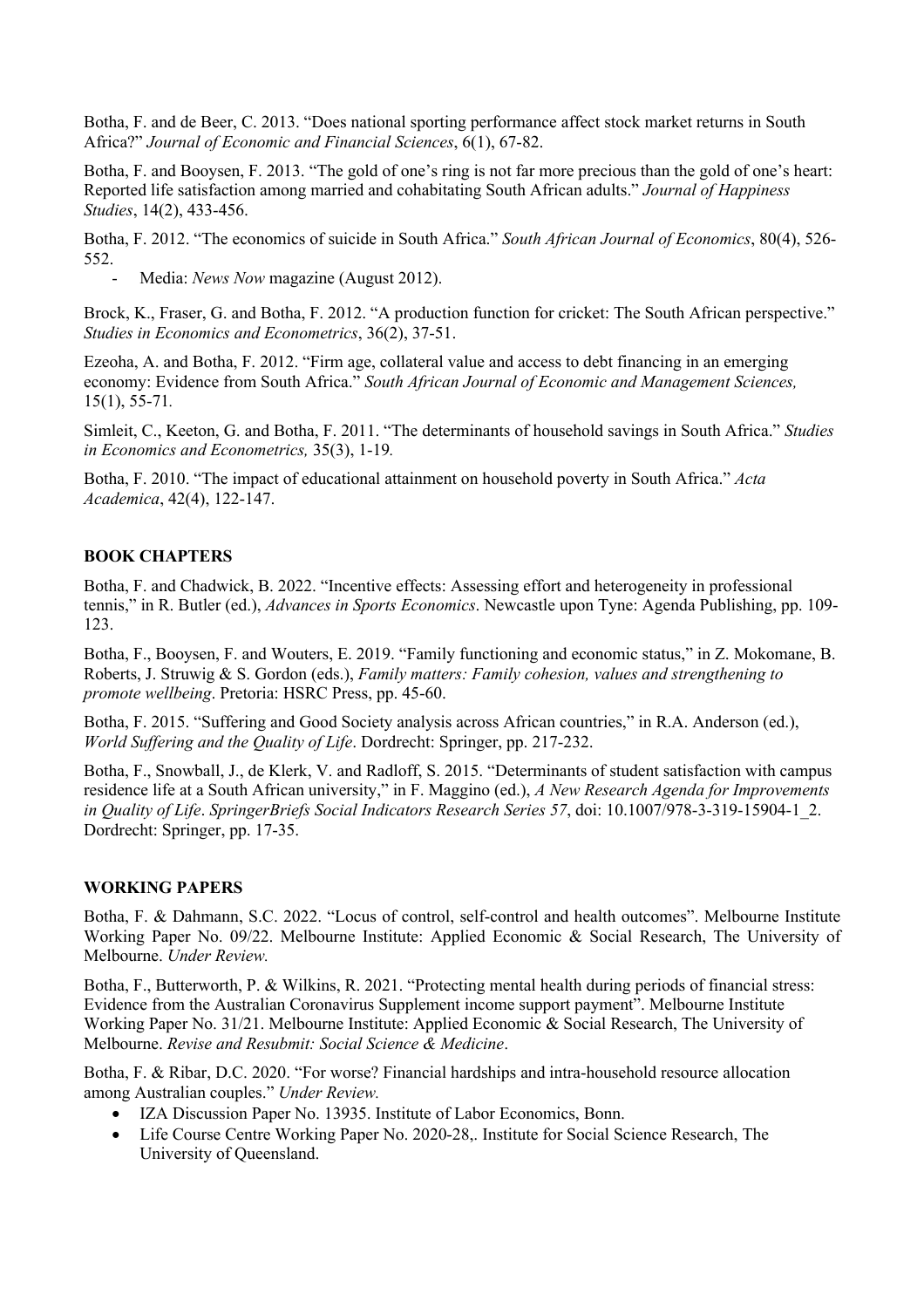• Melbourne Institute Working Paper No. 28/20. Melbourne Institute: Applied Economic & Social Research, The University of Melbourne.

Botha, F., Broadway, B., de New, J.P. & Wong, C. 2020. "Financial autonomy among emerging adults in Australia."

- Life Course Centre Working Paper No. 2020-32. Institute for Social Science Research, The University of Queensland.
- Melbourne Institute Working Paper No. 30/20. Melbourne Institute: Applied Economic & Social Research, The University of Melbourne.
	- o Media: The Australian.

Botha, F. & de New, J.P. 2020. "COVID-19 infections, labour market shocks, and subjective well-being."

- Life Course Centre Working Paper No. 2020-19. Institute for Social Science Research, The University of Queensland.
- Melbourne Institute Working Paper No. 14/20. Melbourne Institute: Applied Economic & Social Research, The University of Melbourne.

### **COMMISSIONED REPORTS**

Wilkins, R., Vera-Toscano, E., Botha, F. and Dahmann, S.C. 2021. "The Household, Income and Labour Dynamics in Australia Survey: Selected Findings from Waves 1 to 19." November 2021. Melbourne Institute: Applied Economic & Social Research, The University of Melbourne.

- Media:
	- o Newspaper: The Guardian.
	- o Online: Women's Agenda; Pursuit.
	- o Television: SBS.
	- o Radio: 3AW; ABC Darwin.

"Interim Report for the Social and Affordable Housing Fund (SAHF) Evaluation", with G. Kalb, L. Cameron, N. Hérault, J. Moschion, Y. Tseng, J. Meekes, D. Contreras Suarez, F. Botha, R. Samarage, et al. 2021. Report to the NSW Department of Communities and Justice. April 2021. Melbourne Institute: Applied Economic & Social Research, The University of Melbourne.

"Interim Report for the NSW Land and Housing Corporation Future Directions Implementation Projects (LAHC FDI) Evaluation", with G. Kalb, L. Cameron, N. Hérault, J. Moschion, Y. Tseng, J. Meekes, D. Contreras Suarez, F. Botha, R. Samarage, et al. 2021. Report to the NSW Department of Communities and Justice. April 2021. Melbourne Institute: Applied Economic & Social Research, The University of Melbourne.

"Interim Report for the Social Housing Management Transfer (SHMT) Evaluation", with G. Kalb, L. Cameron, N. Hérault, J. Moschion, Y. Tseng, J. Meekes, D. Contreras Suarez, F. Botha, R. Samarage, et al. 2021. Report to the NSW Department of Communities and Justice. April 2021. Melbourne Institute: Applied Economic & Social Research, The University of Melbourne.

"Interim Report for the Future Directions Strategy Evaluation", with G. Kalb, L. Cameron, N. Hérault, J. Moschion, Y. Tseng, J. Meekes, D. Contreras Suarez, F. Botha, R. Samarage, et al. 2021. Report to the NSW Department of Communities and Justice. April 2021. Melbourne Institute: Applied Economic & Social Research, The University of Melbourne.

Wilkins, R., Botha, F., Vera-Toscano, E. and Wooden, M. 2020. "The Household, Income and Labour Dynamics in Australia Survey: Selected Findings from Waves 1 to 18." November 2020. Melbourne Institute: Applied Economic & Social Research, The University of Melbourne.

- Media:
	- o Newspaper: The Canberra Times; Sydney Morning Herald; The Age; Brisbane Times; The Australian.
	- o Online: Pursuit.
	- o Radio: ABC Sydney; 3AW; 2SM Super Radio Network, ABC Adelaide.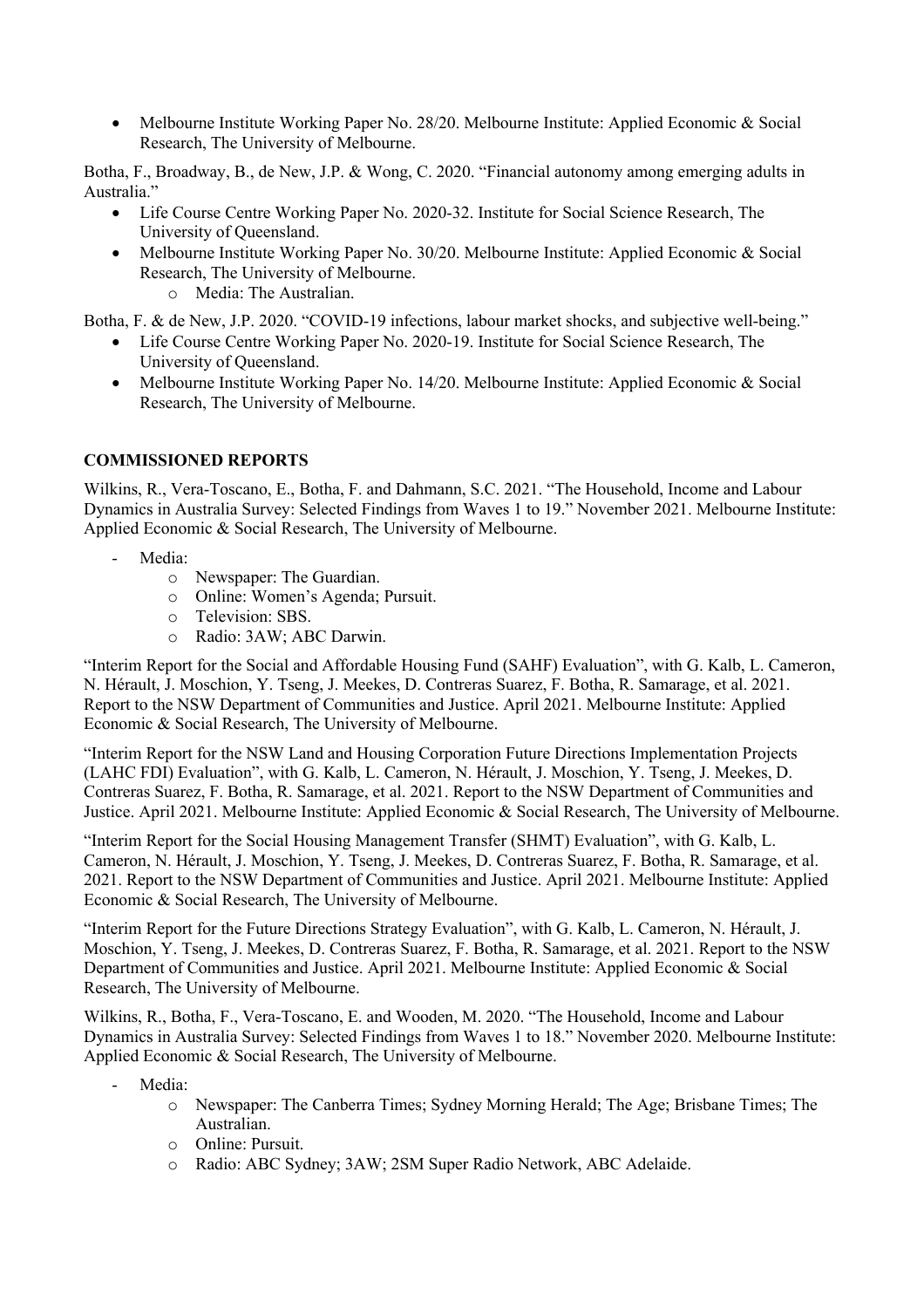Botha, F., de New, J. and Nicastro, A. 2020. "Developing a short form version of the Commonwealth Bank-Melbourne Institute Reported Financial Wellbeing Scale." Commonwealth Bank of Australia and Melbourne Institute Financial Wellbeing Scales Technical Report No. 5. March 2020. Melbourne Institute: Applied Economic & Social Research, The University of Melbourne.

Botha, F. & de New, J. 2020. "Developing a short form version of the Auckland Savings Bank-Melbourne Institute Reported Financial Wellbeing Scale." Technical Report No. 2 to ASB Bank Limited. February 2020. Melbourne Institute: Applied Economic & Social Research, The University of Melbourne.

Kalb, G., Cameron, L., Hérault, N., Tseng, Y-P., Contreras Suarez, D., Meekes, J., Botha, F., Moschion, J., Hateley-Browne, J., Parker, B., Rose, V., Steele, T., Etuk, L., Migliorino, P., Kelly, T., Scutella, R. and Shlonsky, A. 2019. "Future Directions Evaluation: Initial Report for the Strategy and Program Evaluations – Exploring the Administrative Data." Report to the NSW Department of Communities and Justice. November 2019. Melbourne Institute: Applied Economic & Social Research, The University of Melbourne.

Botha, F., Haisken-DeNew, J. and Ribar, D.C. 2019. "Measuring Zealanders' Financial Wellbeing." Technical Report to ASB Bank Limited. October 2019. Melbourne Institute: Applied Economic & Social Research, The University of Melbourne.

### **OTHER PUBLICATIONS**

Botha, F. 2021. "Distress signals," in *Pursuit* (7 December 2021). Online: https://pursuit.unimelb.edu.au/articles/distress-signals.

Botha, F. 2021. "A third of Australians under chronic time stress," in *Pursuit* (7 December 2021). Online: https://pursuit.unimelb.edu.au/articles/a-third-of-australians-under-chronic-time-stress.

Botha, F. & Dahmann, S.C. 2021. "What's the impact of self-control on our lives?," in *Pursuit* (7 December 2021). Online: https://pursuit.unimelb.edu.au/articles/what-s-the-impact-of-self-control-on-our-lives.

Botha, F. & Tomaszewski, W. 2021. "Social determinants of subjective wellbeing," in *Australian Institute of Health and Welfare 2021*. Australia's welfare 2021 data insights. Australia's welfare series no. 15. Cat. no. AUS 236. Canberra: AIHW, pp. 23-39.

Botha, F., Butterworth, P. & Wilkins, R. 2020. "Heightened mental distress: Can addressing financial distress help?," in B. Broadway, A.A. Payne & N. Salamanca (Eds.), *Coping with COVID-19: Rethinking Australia*. Taking the Pulse of the Nation. Melbourne Institute: Applied Economic & Social Research, The University of Melbourne, pp. 13-16*.*

Botha, F. 2020. "Are you OK Australia?," in *Pursuit* (20 November 2020). Online: https://pursuit.unimelb.edu.au/articles/are-you-ok-australia.

Botha, F. 2020. "Australia, are you OK? Here are the groups with the highest (and lowest) life satisfaction," in *The Conversation: Australia* (20 November 2020). Online: https://theconversation.com/australia-are-you-okhere-are-the-groups-with-the-highest-and-lowest-life-satisfaction-150363).

Botha, F., Butterworth, P. & Wilkins, R. 2020. "Mental distress in Australia over the course of the first wave of the COVID-19 pandemic." Melbourne Institute Research Insights No. 24/20. Melbourne Institute: Applied Economic & Social Research, The University of Melbourne.

Obeng-Odoom, F., Mensah, J.O. and Botha, F. 2019. "Editorial: The African Review of Economics and Finance: Past, present, and future." *African Review of Economics and Finance*, 11(2), 3-18.

"How African countries stack up in the 'good society' stakes", in *The Conversation: Africa* (18 April 2016). Online: https://theconversation.com/how-african-countries-stack-up-in-the-good-society-stakes-53643.

Botha, F. and Snowball, J. 2015. "Editorial: Subjective well-being in Africa." *African Review of Economics and Finance*, 7(1), 1-5.

"Buy art because you love it – not because it might make you rich", in *The Conversation: Africa* (9 December 2015), with Jen Snowball and Brett Scott. Online: https://theconversation.com/buy-art-because-you-love-itnot-because-it-might-make-you-rich-50921.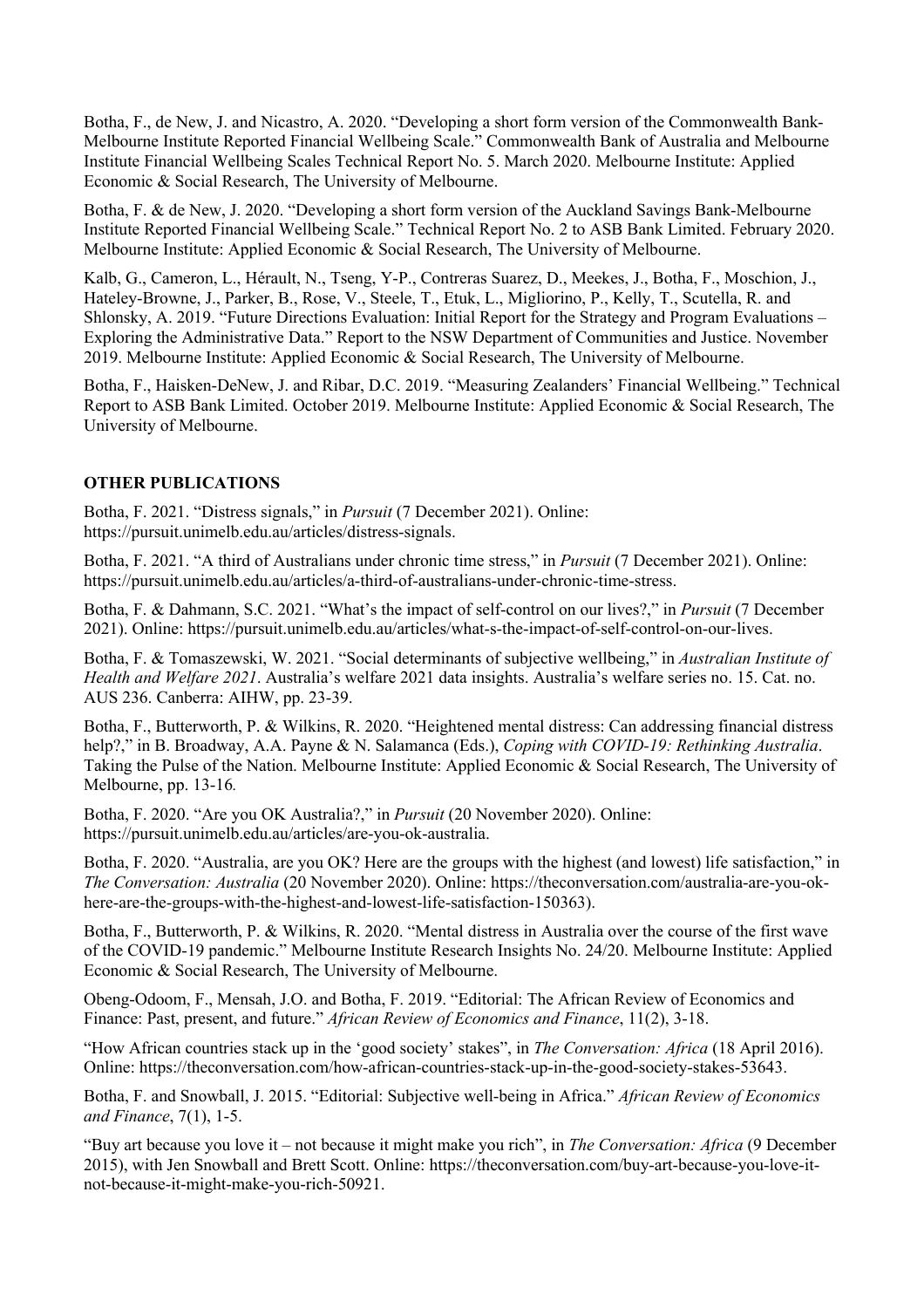# **RESEARCH GRANTS**

| 2022      | Faculty of Business and Economics 2022 Early Career Researcher (ECR) Grant, The<br>University of Melbourne, \$23,452. Project title: "Suicide risk and economic<br>circumstances." (January 2022 – December 2022).                                                                                                                                             |
|-----------|----------------------------------------------------------------------------------------------------------------------------------------------------------------------------------------------------------------------------------------------------------------------------------------------------------------------------------------------------------------|
|           | Hallmark Research Initiative for Affordable Housing (HRIAH) Grant, The University of<br>Melbourne, \$10,000. Project title: "Beyond the surface of housing affordability stress:<br>What is the role of financial wellbeing in explaining negative mental health effects?" (with<br>Rebecca Bentley, Ang Li, and Ilan Wiesel). (January 2022 – December 2022). |
|           | Hallmark Research Initiative for Affordable Housing (HRIAH) Grant, The University of<br>Melbourne, \$15,000. Project title: "Health and housing trajectories following climate-<br>related natural disasters" (with Rebecca Bentley, Ang Li, Erika Martino, and Ilan Wiesel).<br>(January $2022 -$ December 2022).                                             |
| 2021      | Faculty of Business and Economics COVID-Recovery Research Grant, The University of<br>Melbourne, \$5,000. Project title: "The relationship between locus of control and self-<br>control" (with Sarah Dahmann). (July 2021 - December 2021).                                                                                                                   |
| 2013-2018 | Rhodes University Council Research Grant                                                                                                                                                                                                                                                                                                                       |
| 2015      | Rhodes University Research Development Grant, R44,000                                                                                                                                                                                                                                                                                                          |
|           |                                                                                                                                                                                                                                                                                                                                                                |

# **AWARDS**

| 2020 | Faculty of Business and Economics Deans' Award 2020: Research Engagement &<br>Partnership Award (Level D & E), University of Melbourne, with G. Kalb, L. Cameron, N.<br>Herault, J. Moschion, Y-P. Tseng, D. Contreras Suarez, J. Meekes, & J. Borland |
|------|--------------------------------------------------------------------------------------------------------------------------------------------------------------------------------------------------------------------------------------------------------|
| 2017 | Vice Chancellor's Distinguished Research Award, Rhodes University                                                                                                                                                                                      |
| 2014 | Academic Merit Award, Rhodes University                                                                                                                                                                                                                |
| 2013 | Commerce Faculty Researcher of the Year Award, Rhodes University                                                                                                                                                                                       |

# **CONFERENCE AND SEMINAR PRESENTATIONS**

| 2022 | Society for Mental Health Research (SMHR) Conference, Hobart.                                                                                                                                                                                                                            |
|------|------------------------------------------------------------------------------------------------------------------------------------------------------------------------------------------------------------------------------------------------------------------------------------------|
| 2021 | Conference of the European Society for Population Economics (ESPE), Virtual; Australian<br>Conference of Economists (ACE), Virtual, International Society of Quality of Life Studies<br>(ISQOLS) Conference, Virtual, Australian Health Economics Society (AHES) Conference,<br>Virtual. |
| 2020 | International Society of Quality of Life Studies (ISQOLS) Conference, Virtual.                                                                                                                                                                                                           |
| 2018 | Melbourne Institute of Applied Economic and Social Research seminar series, University<br>of Melbourne.                                                                                                                                                                                  |
| 2017 | 15 <sup>th</sup> Conference of the International Society of Quality of Life Studies (ISQOLS),<br>University of Innsbruck; Biennial Conference of the Economic Society of South Africa<br>(ESSA), Rhodes University.                                                                      |
| 2016 | Department of Economics and Econometrics seminar series, University of Johannesburg.                                                                                                                                                                                                     |
| 2015 | 5 <sup>th</sup> Conference for the Microeconometric Analysis of South African Data (MASA 2015),<br>Durban; Biennial Conference of the Economic Society of South Africa (ESSA), University<br>of Cape Town; School of Economics seminar series, North-West University,<br>Potchefstroom.  |
| 2014 | 12 <sup>th</sup> Conference of the International Society of Quality of Life Studies (ISQOLS), Berlin.                                                                                                                                                                                    |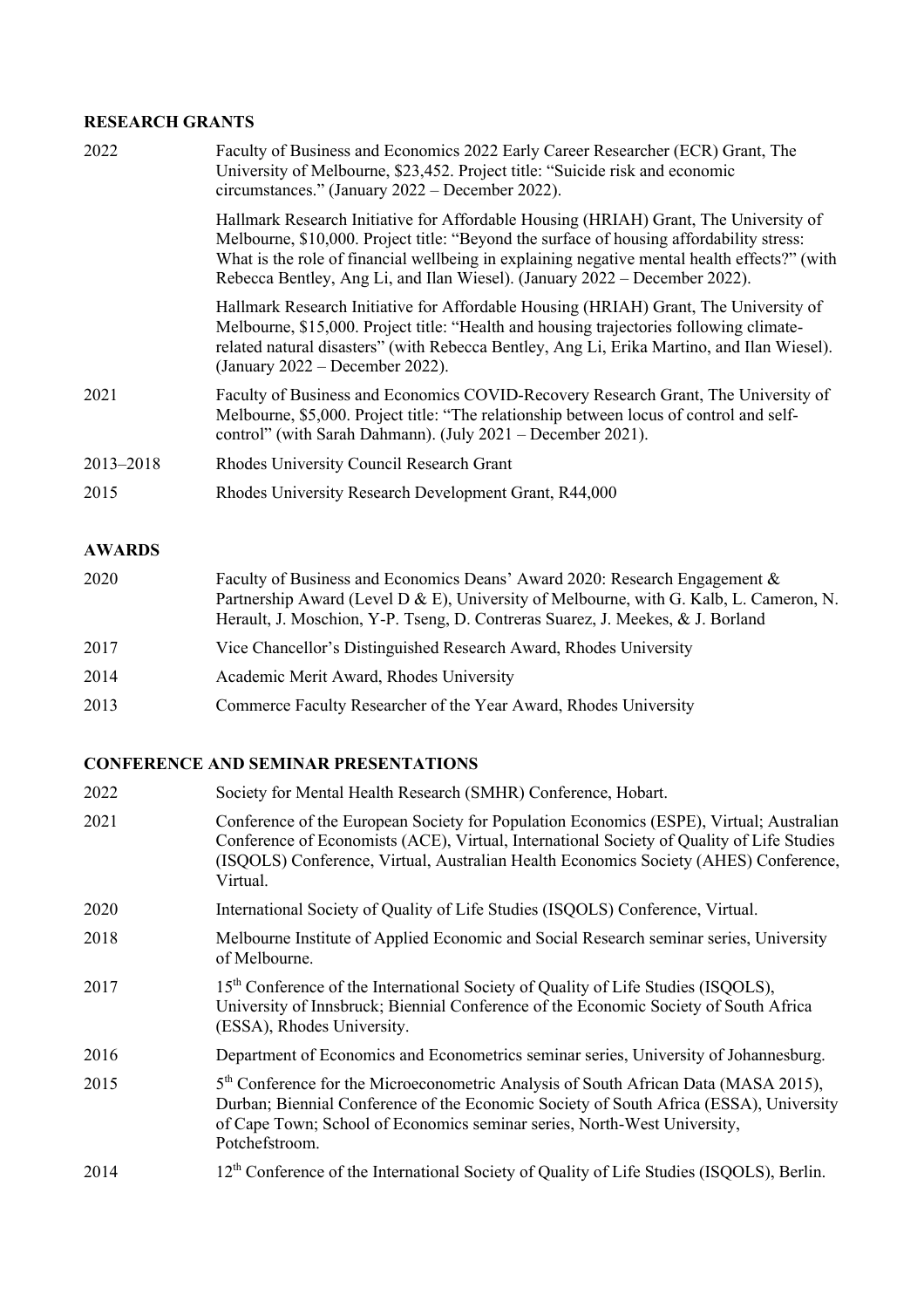| 2013 | Biennial Conference of the Economic Society of South Africa (ESSA), University of the<br>Free State, Bloemfontein.                                                                                        |
|------|-----------------------------------------------------------------------------------------------------------------------------------------------------------------------------------------------------------|
| 2012 | 11 <sup>th</sup> Conference of the International Society of Quality of Life Studies (ISQOLS), Venice;<br>$2nd$ Conference for the Microeconometric Analysis of South African Data (MASA 2012),<br>Durban. |
| 2011 | 1 <sup>st</sup> Conference for the Microeconometric Analysis of South African Data (MASA 2011),<br>Durban; Biennial Conference of the Economic Society of South Africa, University of<br>Stellenbosch.    |

### **COMMITTEES**

| $04/2022-$      | Taking the Pulse of the Nation (TTPN) Steering Committee, Melbourne Institute: Applied<br>Economic & Social Research, The University of Melbourne, Australia. |
|-----------------|---------------------------------------------------------------------------------------------------------------------------------------------------------------|
| $06/2021-$      | Professional Development Committee, Melbourne Institute of Applied Economic and<br>Social Research, The University of Melbourne, Australia.                   |
| 03/2019-06/2021 | Seminars and Social Committee (SSC), Melbourne Institute of Applied Economic and<br>Social Research, The University of Melbourne, Australia.                  |
| 2018            | Department of Economics & Economic History Research Ethics Committee Chair, Rhodes<br>University.                                                             |
|                 | Rhodes University Ethical Standards Committee (RUESC), Rhodes University.                                                                                     |
|                 | Rhodes University Human Research Ethics Sub-Committee (RUESC-HE), Rhodes<br>University.                                                                       |
| 2017-2018       | Research Committee, Rhodes University.                                                                                                                        |
| 2016-2018       | Department of Economics & Economic History Research Ethics Committee, Rhodes<br>University.                                                                   |
|                 | Faculty of Commerce Curriculum Review Committee, Rhodes University.                                                                                           |
| 2014-2015       | Board of Residences, Rhodes University.                                                                                                                       |
| 2013-2018       | Coordinator of the Department of Economics & Economic History's research meetings,<br>Rhodes University.                                                      |
| $2011 - 2018$   | Senate Standing Committee on Plagiarism, Rhodes University.                                                                                                   |
| 2010            | Department of Economics Research Committee, University of the Free State.                                                                                     |

#### **JOURNAL SERVICE**

*Social Indicators Research*, Co-Editor (10/2019– )

*South African Journal of Economic and Management Sciences*, Section Editor (05/2019– )

*African Review of Economics and Finance*, Editor (12/2019–12/2020), Associate Editor (2016–11/2019), Joint Guest Editor (06/2015), Assistant Editor (2013–2015)

*International Journal of Community Well-Being*, Editorial Board (06/2019– )

*Journal of Happiness Studies*, Editorial Board (2018– )

Refereeing: *Journal of Happiness Studies\*, African Review of Economics and Finance\*, Applied Economics\*, International Journal of Wellbeing, South African Journal of Economic and Management Sciences\*, African Journal of Business Management, Social Indicators Research\*, Journal of Economic Psychology, Applied Financial Economics\*, Economic*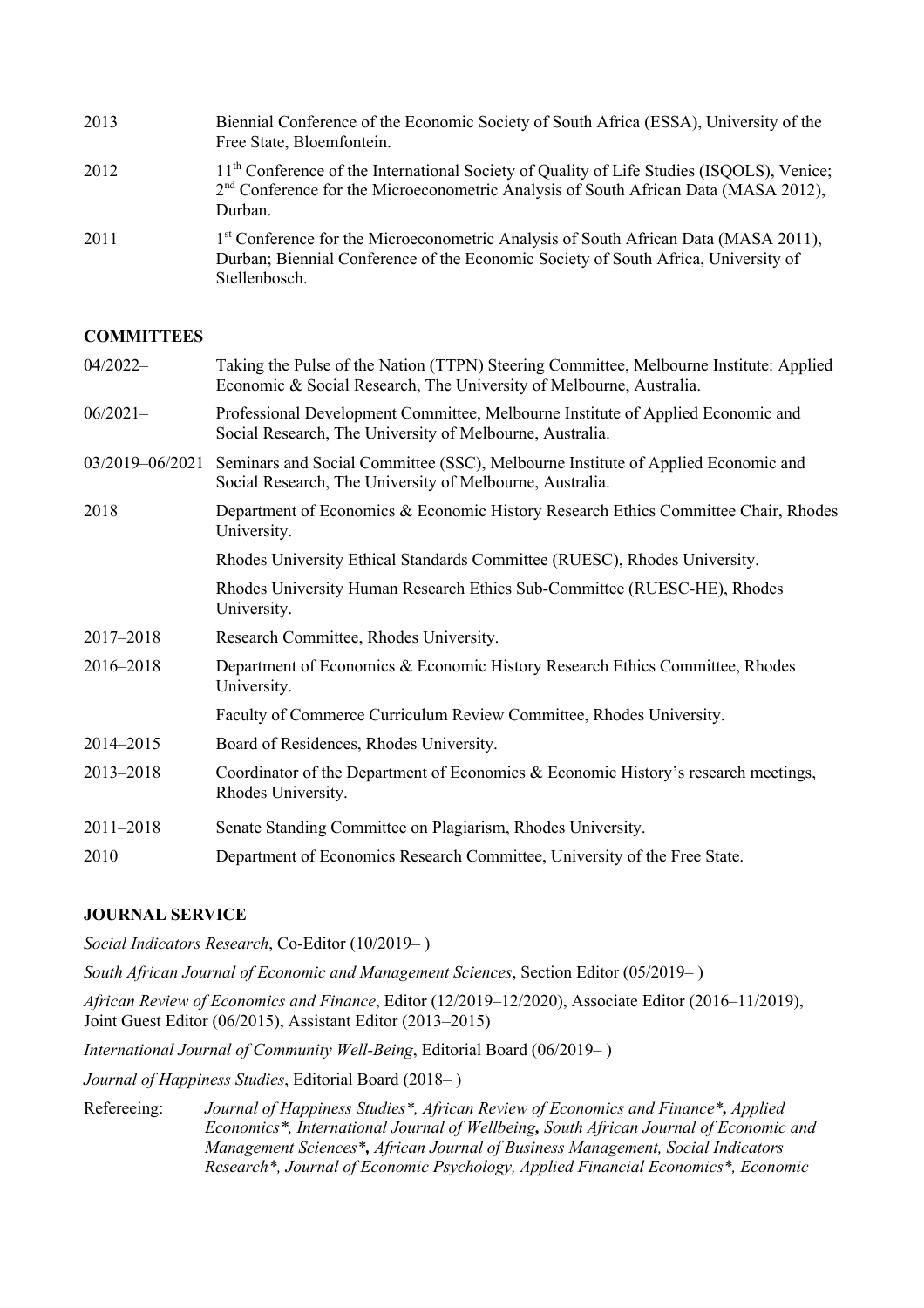*Research Southern Africa Working Paper Series\*, Economic Modelling, British Journal of Economics, Management & Trade, Journal of Economic and Financial Sciences\*, South African Journal of Economics\*, Studies in Economics and Econometrics\*, South African Journal of Business Management, Economic History of Developing Regions, Development Southern Africa, Journal of Family Studies, Journal of Development Studies, Emerging Markets Finance and Trade, Tydskrif vir Geesteswetenskappe, Journal of Adult Development, Journal of Australian Political Economy, Applied Economics Letters\*, Applied Research in Quality of Life, Forum for Social Economics, Economic Analysis and Policy, National Research Foundation (South Africa)\*, International Journal of Happiness and Development, International Journal of Finance and Economics, Health Economics\*, International Journal of Community Well-Being\*, World Development, SAGE Open, Local Development and Society, British Journal of Sociology, Journal of European Social Policy, SSM – Population Health, Journal of Family and Economic Issues, Journal of the Economics of Ageing, Population Research and Policy Review, The Economic and Labour Relations Review, Political Behavior, Economic Record, Frontiers in Psychiatry, BMC Public Health, Journal of Family Issues, Social Science & Medicine* [\* multiple]

### **MEMBERSHIPS**

| $08/2021-$ | Society for Mental Health Research (SMHR)                 |
|------------|-----------------------------------------------------------|
| $07/2021-$ | <b>Australian Health Economics Society (AHES)</b>         |
| $07/2019-$ | Economic Society of Australia (ESA)                       |
| $2016-$    | International Society of Quality of Life Studies (ISQOLS) |
|            | National Council on Family Relations (NCFR)               |
| 2016       | Association for Social Economics (ASE)                    |
| 2012-2018  | Economic Society of South Africa (ESSA)                   |
| 2010-2018  | Economic History Society of South Africa (EHSSA)          |

### **EXTERNAL EXAMINATION: COURSES**

| 2019      | University of the Western Cape, Department of Economics, Public Economics (ECO334),<br>undergraduate level.                            |
|-----------|----------------------------------------------------------------------------------------------------------------------------------------|
| 2018-2019 | University of the Free State, Business School, Business Conditions Analysis<br>(MBCA7910/7920), postgraduate level.                    |
| 2018-2019 | University of the Free State, Business School, Economics for Managers (PGEC5813/23),<br>postgraduate level.                            |
| 2018-2019 | University of Johannesburg, Department of Economics and Econometrics, Microeconomic<br>Issues in Development (MID9X02), Masters level. |
| 2017-2018 | University of the Free State, Department of Economics, Microeconomics, Honours level.                                                  |
| 2014-2017 | University of the Witwatersrand, Business School, Applied Financial Econometrics<br>(BUSA7031), Masters level.                         |
| 2014-2019 | University of Kwazulu-Natal, School of Economics and Finance, Advanced Mathematics<br>for Economists (ECON7DT), Honours level.         |
| 2013-2017 | University of Stellenbosch, Department of Economics, Financial Economics, Honours level.                                               |